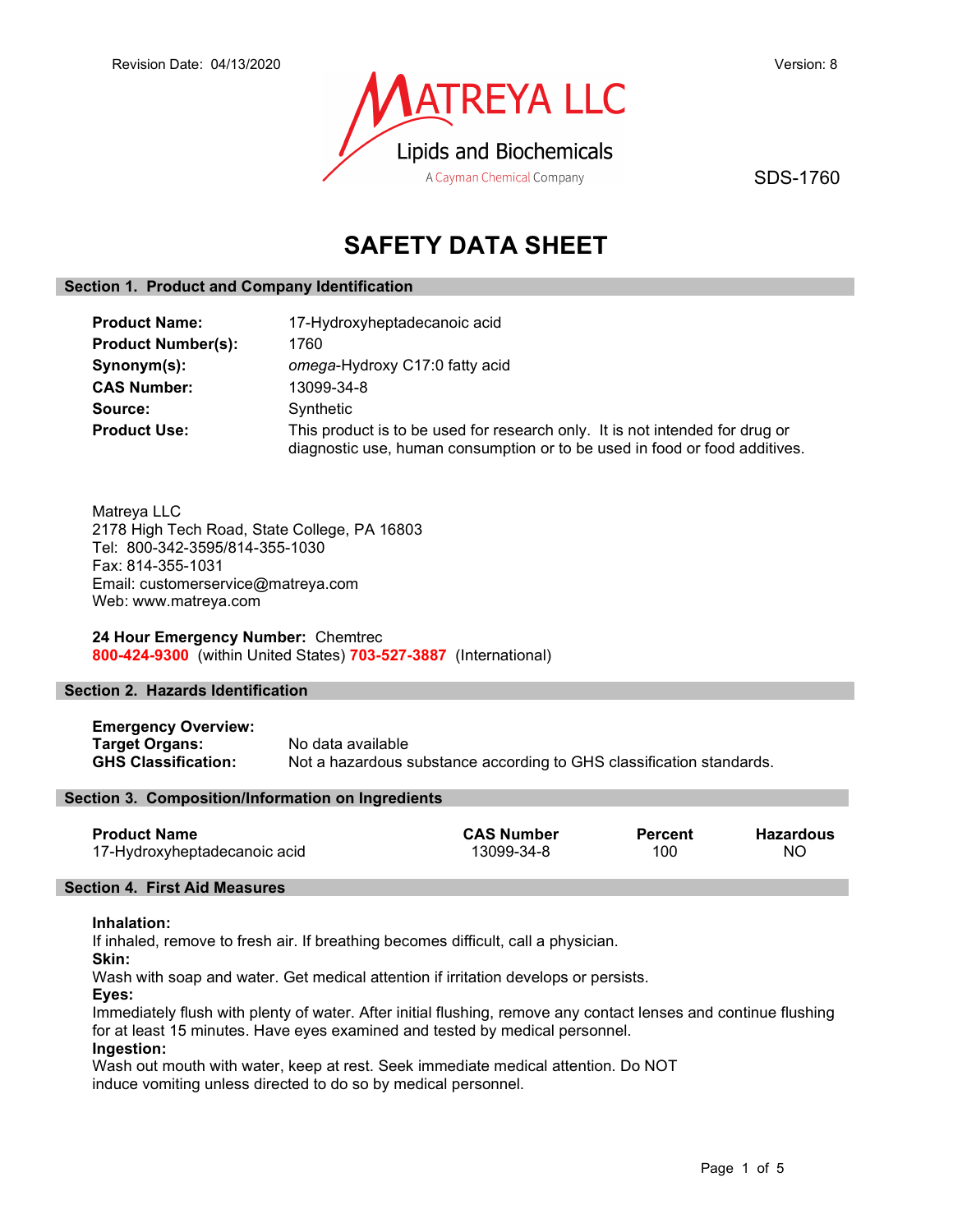# Section 5. Fire Fighting Measures

## Suitable extinguishing media:

Use dry chemical, alcohol-resistant appropriate foam, carbon dioxide, or water spray. Specific hazards arising from the chemical: No data available Special protective actions for fire fighters: No data available Special protective equipment for fire fighters: Wear breathing apparatus and use water spray to keep fire-exposed containers cool.

### Section 6. Accidental Release Measures

### Personal precautions:

Wear appropriate personal protective equipment. After contact with skin, wash immediately with plenty of water.

Environmental precautions:

Do not let product enter drains.

Methods and Materials for containment and cleaning up:

Sweep up and keep in suitable, closed container for disposal.

# Section 7. Handling and Storage

#### Precautions for safe handling:

Avoid contact with eyes, skin or clothing. Do not ingest. Use only with adequate ventilation. Keep sealed when not in use. Wear appropriate personal protective equipment.

# Conditions for safe storage, including incompatibilities:

Recommended storage temperature: Room temperature. Keep container tightly closed in a dry and wellventilated place.

#### Section 8. Exposure Controls/Personal Protection

This product contains no substances with occupational exposure limit values.

#### Engineering Controls:

No specific ventilation required.

# Personal Protective Equipment:

# Respiratory protection:

Respiratory protection is not required. Where protection from nuisance levels of dusts are desired, use type N95 (US) or type P1 (EN 143) dust masks. Use respirators and components tested and approved under appropriate government standards such as NIOSH (US) or CEN (EU).

#### Hand protection:

For prolonged or repeated contact use protective gloves. Recommended: Nitrile rubber Eye protection:

Safety eyewear should be worn at all times to avoid exposure to liquid splashes, mists, or dusts.

Recommended: Safety glasses with side shields or goggles.

# Skin protection:

Protective clothing should be selected specifically for the working place, depending on concentration and quantity of the hazardous substances handled. Recommended: Lab coat

# Section 9. Physical and Chemical Properties

Appearance: Solid Odor: No data available Odor threshold: Contract the Modata available **pH:**  $\blacksquare$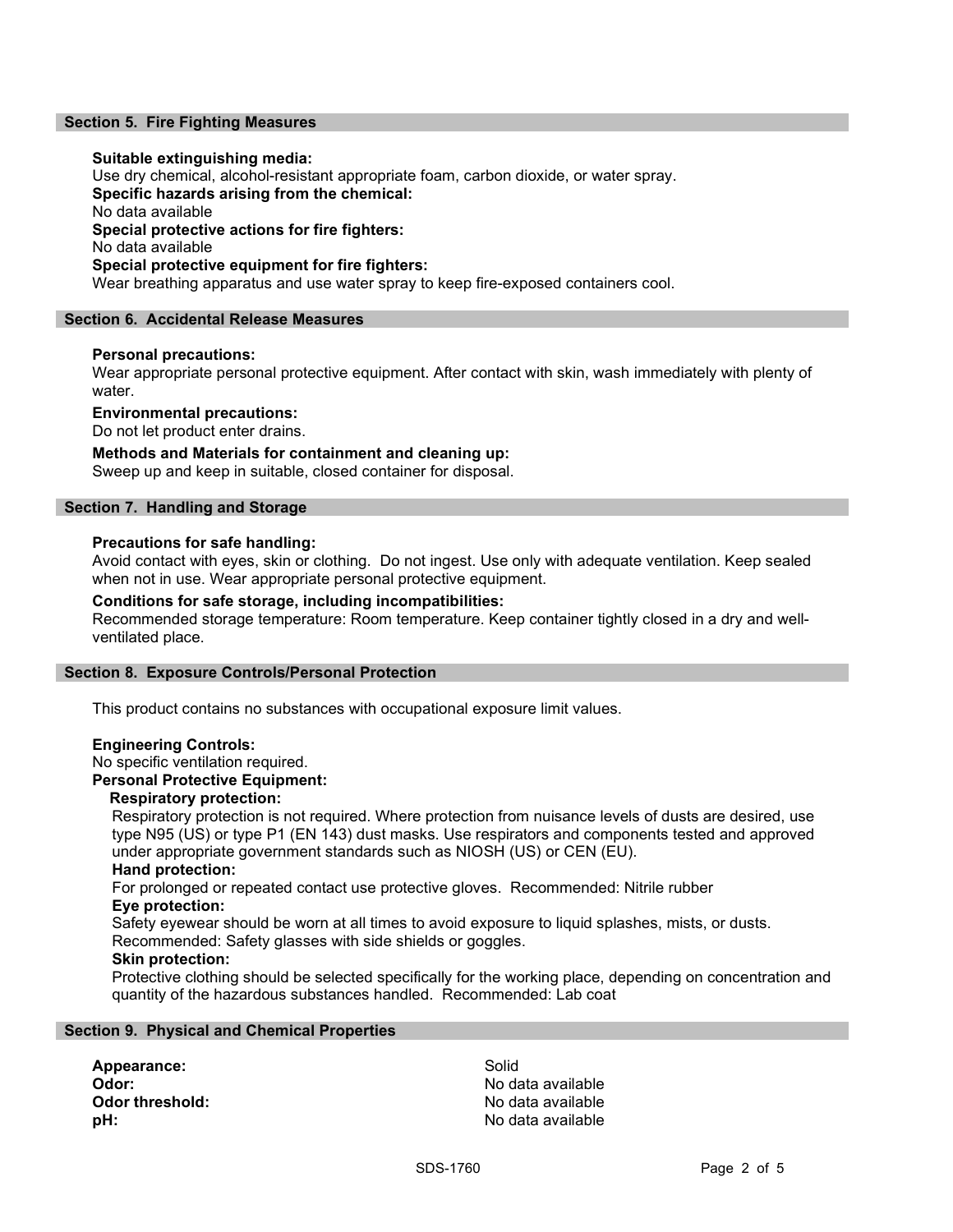- Melting/Freezing point: 93-95°C Initial boiling point and boiling range: No data available **Flash point:** No data available in the set of the set of the No data available in the set of the set of the set of the set of the set of the set of the set of the set of the set of the set of the set of the set of the set Evaporation rate: No data available Flammability (solid, gas): No data available Upper/Lower flammability or explosive limit: No data available Vapor pressure: No data available Vapor density: No data available Relative density:<br>
Solubility (ies):<br>
Solubility (ies):<br>
Chloroform, warm Partition coefficient (n-octanol/water): No data available Auto-ignition temperature: No data available Decomposition temperature: No data available **Viscosity:** No data available in the set of the set of the set of the set of the set of the set of the set of the set of the set of the set of the set of the set of the set of the set of the set of the set of the set of t Molecular formula: C<sub>17</sub>H<sub>34</sub>O<sub>3</sub> Molecular weight: 286
	- Chloroform, warm ethanol, ethyl ether

## Section 10. Stability and Reactivity

#### Reactivity:

Stable under recommended storage conditions.

Chemical stability: Stable under recommended storage conditions.

Possibility of hazardous reaction: No data available

Conditions to avoid: No data available

Incompatible materials: No data available

Hazardous decomposition products: No data available

# Section 11. Toxicological Information

Acute toxicity: No data available

Skin corrosion / irritation: No data available

Serious eye damage / irritation: No data available

Respiratory or skin sensitization: No data available

Germ cell mutagenicity: No data available

## Carcinogenicity:

No component of this product present at levels greater than or equal to 0.1% is identified as a carcinogen or potential carcinogen by IARC, ACGIH, NTP or OSHA.

Reproductive toxicity:

No data available

Specific target organ toxicity - single exposure: No data available

Specific target organ toxicity - repeated exposure: No data available

Aspiration hazard: No data available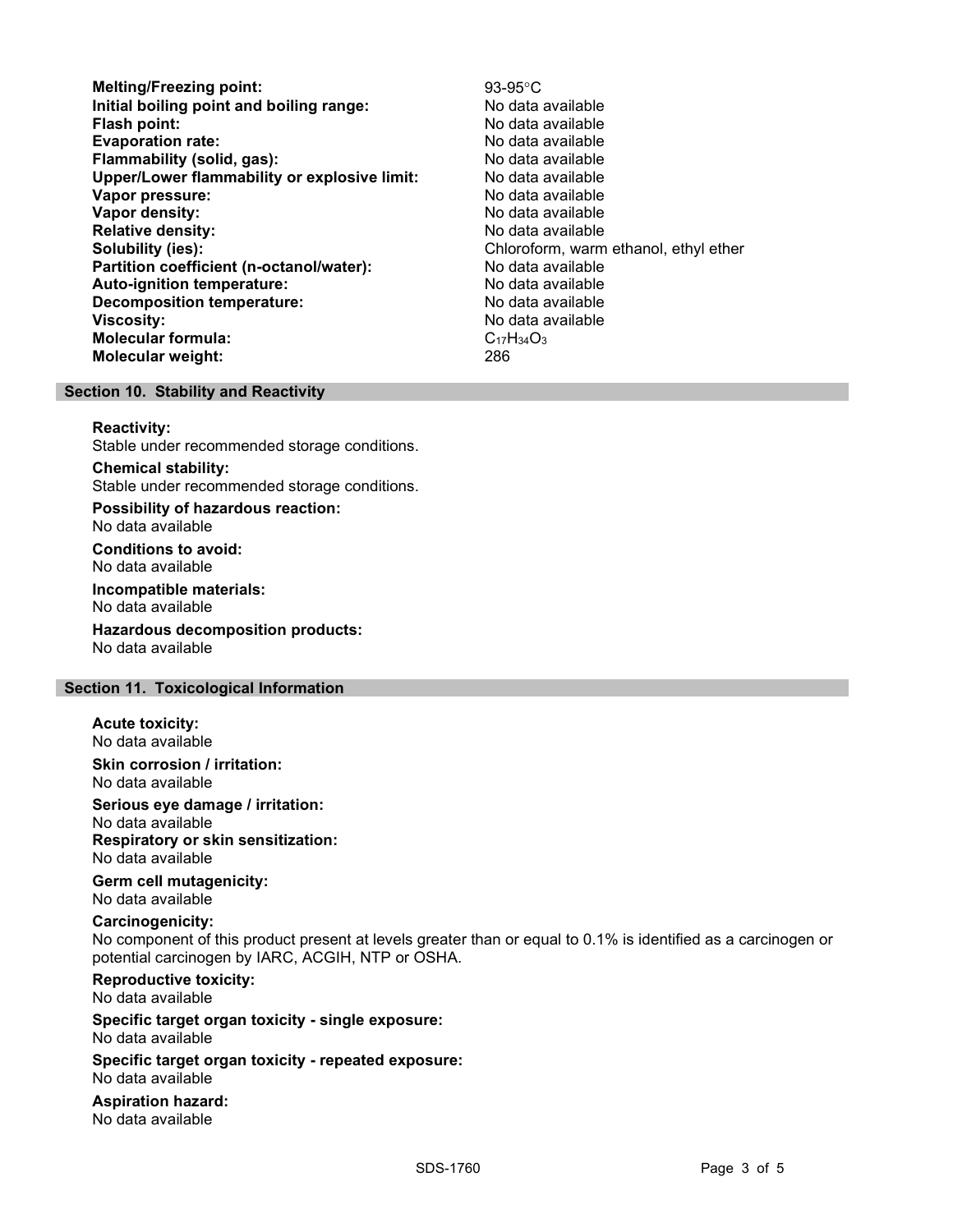## Section 12. Ecological Information

# Toxicity: No ecological data available for this product. Persistence and degradability: No data available Bioaccumulative potential: No data available Bioaccumulation: No data available Mobility in soil: No data available Other adverse effects: No data available

#### Section 13. Disposal Consideration

#### Disposal methods:

Observe all federal, state and local environmental regulations.

## Section 14. Transportation Information

| DOT (US)<br><b>UN Number:</b>                       | Not dangerous goods |
|-----------------------------------------------------|---------------------|
| <b>Land Transport ADR/RID</b><br><b>UN Number:</b>  | Not dangerous goods |
| <b>Maritime Transport IMDG</b><br><b>UN Number:</b> | Not dangerous goods |
| <b>Air Transport ICAO/IATA</b><br><b>UN Number:</b> | Not dangerous goods |

### Section 15. Regulatory Information

| <b>Product Name</b>          | <b>CAS Number</b> |
|------------------------------|-------------------|
| 17-Hydroxyheptadecanoic acid | 13099-34-8        |

#### SARA 302 Components:

No chemicals in this material are subject to the reporting requirements of SARA Title III, Section 302.

#### SARA 313 Components:

This material does not contain any chemical components with known CAS numbers that exceed the threshold (De Minimis) reporting levels established by SARA Title III, Section 313.

## SARA 311/312 Hazards:

No 311/312 SARA Hazards

# California Prop. 65 Components:

This product does not contain any chemicals known to State of California to cause cancer, birth, or any other reproductive defects.

# DSL/NDSL status:

This product contains the following components that are not on the Canadian DSL nor NDSL lists.